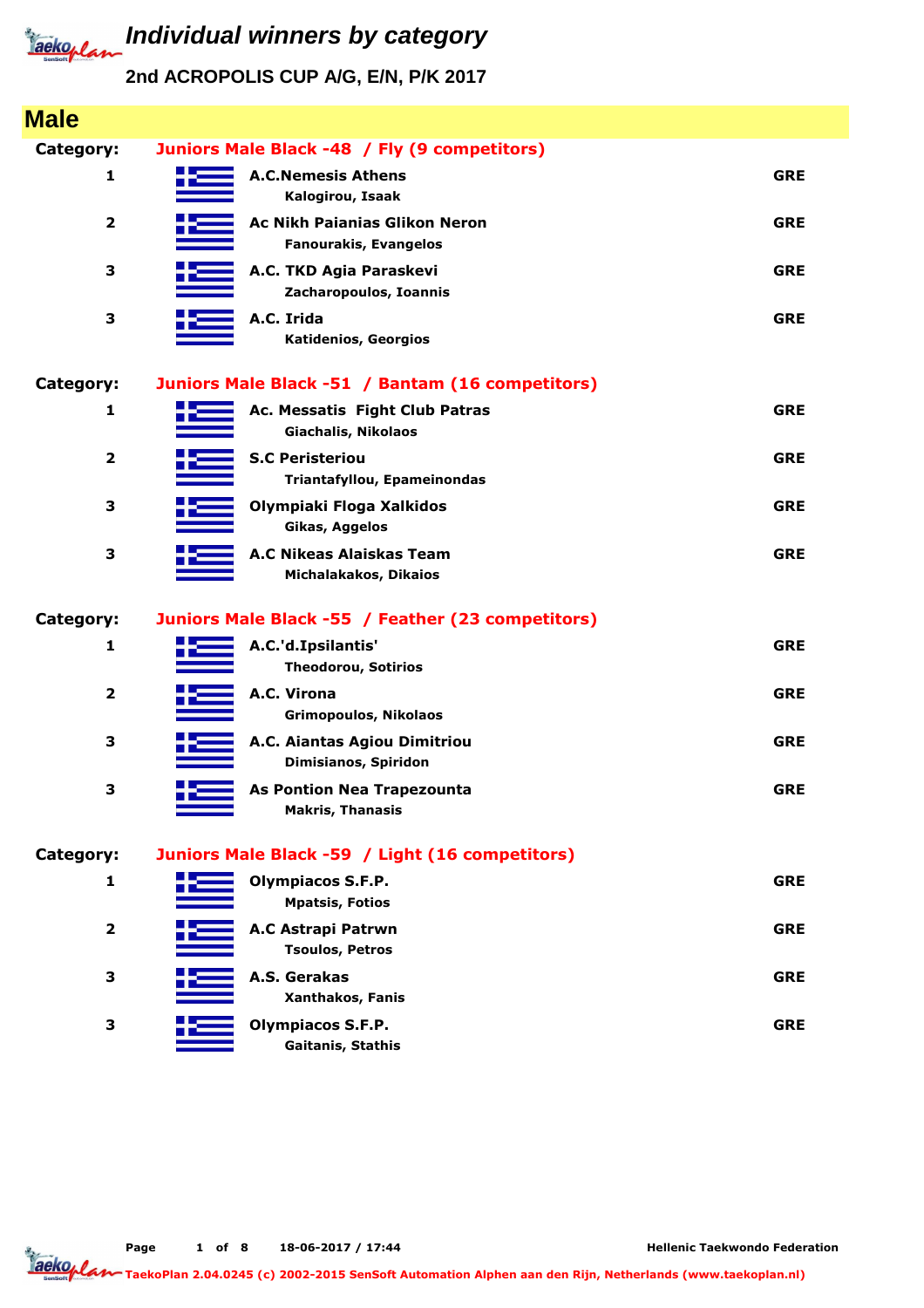

# **Individual winners by category**

#### **2nd ACROPOLIS CUP A/G, E/N, P/K 2017**

| <b>Male</b>             |                                                                        |            |
|-------------------------|------------------------------------------------------------------------|------------|
| Category:               | Juniors Male Black -68 / Light Middle (15 competitors)                 |            |
| 1                       | A.S. Dynami Patrwn                                                     | <b>GRE</b> |
|                         | Sofotasios, Anargyros                                                  |            |
| $\overline{2}$          | A.G.S. Korydallou<br>Pierakeas, George                                 | <b>GRE</b> |
| 3                       | A.C. Entelechia                                                        | <b>GRE</b> |
|                         | <b>Nikolopoulos, Nikolaos</b>                                          |            |
| 3                       | A.C Taekwondo WTF Ioanninon                                            | <b>GRE</b> |
|                         | Sindros, Dimosthenis                                                   |            |
| Category:               | Juniors Male Colour -63 / Welter (16 competitors)                      |            |
| 1                       | A.C Astrapi Patrwn                                                     | <b>GRE</b> |
|                         | <b>Petropoulos, Dimitrios</b>                                          |            |
| $\overline{2}$          | <b>A.C Taekwondo WTF Ioanninon</b><br>Anastasiou, Lambros              | <b>GRE</b> |
| 3                       | Ac Taekwondo 'doxa' Patras                                             | <b>GRE</b> |
|                         | <b>Papadatos, Gerasimos</b>                                            |            |
| 3                       | Ac Taekwondo 'doxa' Patras                                             | <b>GRE</b> |
|                         | Goules, Christos                                                       |            |
| <b>Category:</b>        | Juniors Male Colour -68 / Light Middle (13 competitors)                |            |
| 1                       | A.C. Iones Irakleiou Attikis                                           | <b>GRE</b> |
|                         | Papanikolaou, Panagiotis                                               |            |
| $\overline{\mathbf{2}}$ | <b>A.S Spartacos Vrilission</b><br>Paulou, Georgios                    | <b>GRE</b> |
| 3                       | <b>A.C Theagenis Kallitheas</b>                                        | <b>GRE</b> |
|                         | <b>GALTSIDIS, NIKOS</b>                                                |            |
| 3                       | A.S.Taekwondo Peramatos Dimou Milopotamou Reth                         | <b>GRE</b> |
|                         | Sopasoudakis, Xristomixalis                                            |            |
| Category:               | Cadets 05-06 Male Black -49 / (3 competitors)                          |            |
| 1                       | A.C. TKD Zografou                                                      | <b>GRE</b> |
|                         | <b>Asimakopoulos, Christos</b>                                         |            |
| $\overline{2}$          | <b>A.S.Dias Ioanninwn</b><br><b>Tsiouris, Ioannis</b>                  | <b>GRE</b> |
| 3                       | <b>A.C Aiolos</b>                                                      | <b>GRE</b> |
|                         | Penitas, Petros                                                        |            |
|                         |                                                                        |            |
| Category:<br>1          | Cadets 05-06 Male Black -57 / (3 competitors)<br><b>Ac TKD Mandras</b> | <b>GRE</b> |
|                         | <b>Mavrakis, Timoleon</b>                                              |            |
| $\overline{2}$          | A.G.O Dyt. Attikis Poseidon                                            | <b>GRE</b> |
|                         | Stefanou, Ioannis                                                      |            |
| 3                       | A.C. Kinisi Patron                                                     | <b>GRE</b> |
|                         | Ranio, Dimitris                                                        |            |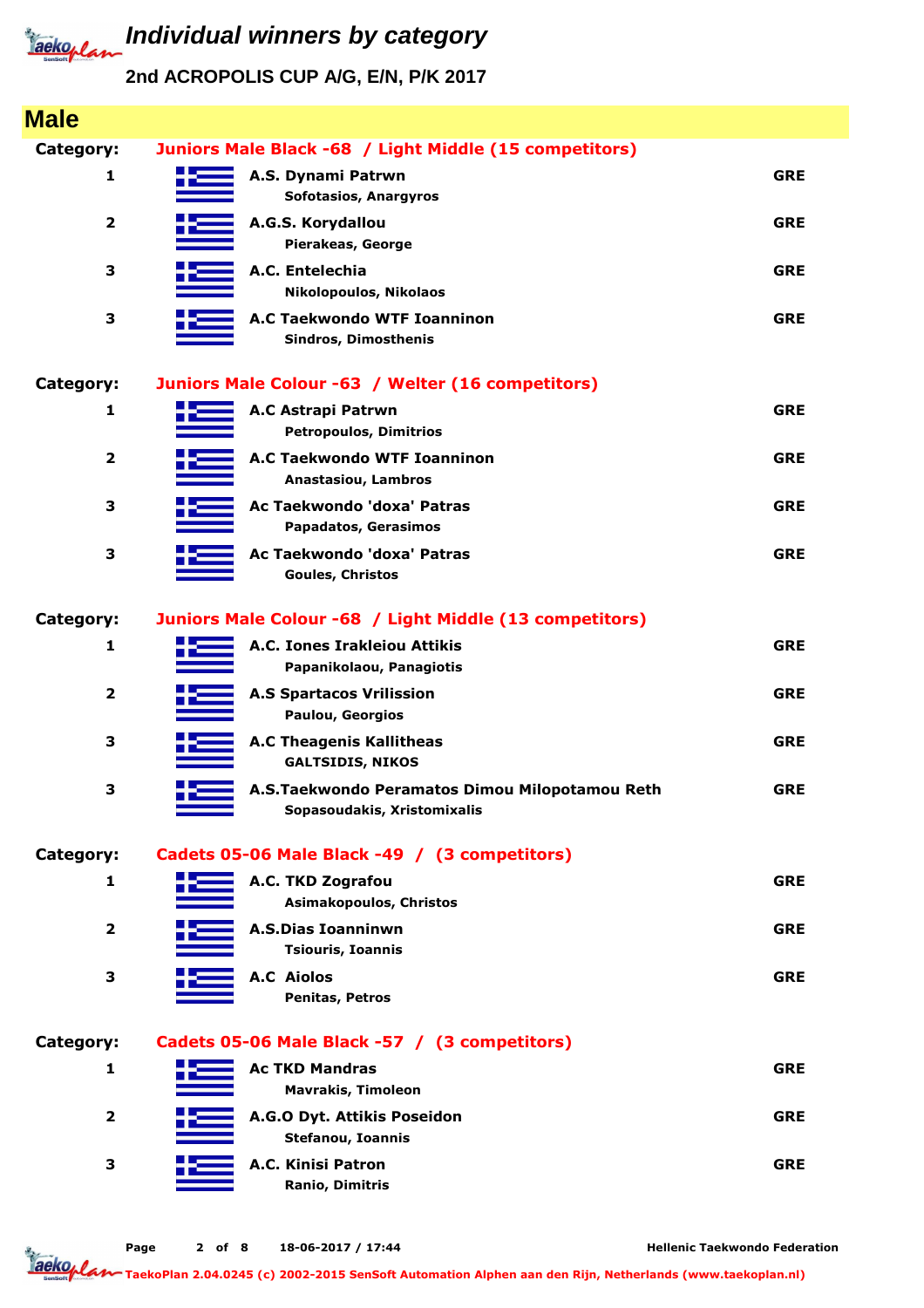**2nd ACROPOLIS CUP A/G, E/N, P/K 2017**

| <b>Male</b>             |                                                                |            |
|-------------------------|----------------------------------------------------------------|------------|
| Category:               | Cadets 05-06 Male Colour -45 / (23 competitors)                |            |
| 1                       | <b>Dinami Amarousiou</b><br><b>Ntontos, Filippos</b>           | <b>GRE</b> |
| $\overline{\mathbf{2}}$ | <b>A.S Spartacos Vrilission</b><br><b>Karafotias, Georgios</b> | <b>GRE</b> |
| 3                       | A.C. Alkimachos Zakynthos<br><b>Tsolas, Themistokles</b>       | <b>GRE</b> |
| 3                       | A.C. Antimaxos<br>Lamtse, Aggelos                              | <b>GRE</b> |

**Page of 8 18-06-2017 / 17:44 3**

**Hellenic Taekwondo Federation**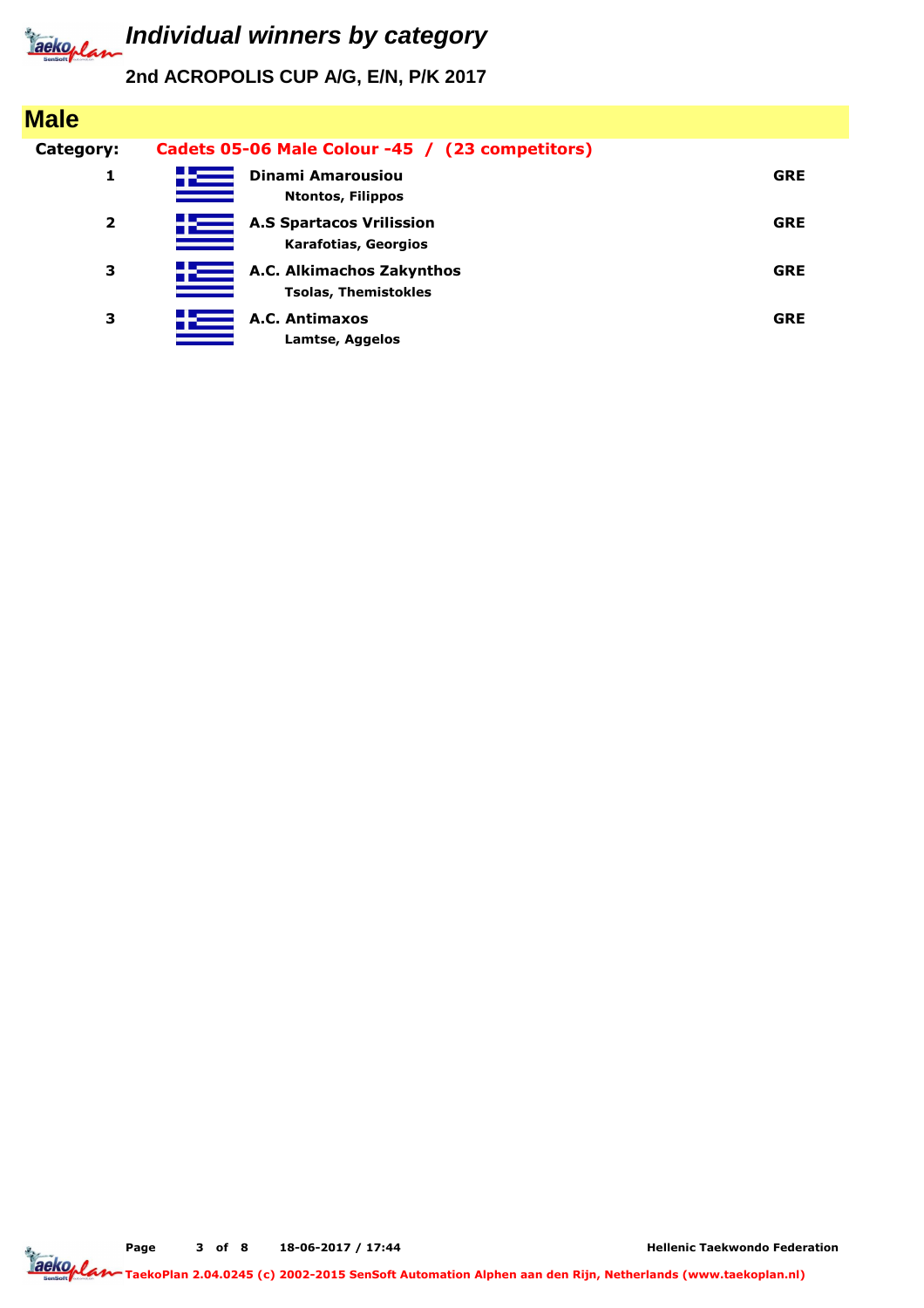

### **2nd ACROPOLIS CUP A/G, E/N, P/K 2017**

| <b>Female</b>           |                                                                               |            |
|-------------------------|-------------------------------------------------------------------------------|------------|
| Category:               | Juniors Female Black -46 / Bantam (8 competitors)                             |            |
| 1                       | A.C. Aiantas Agiou Dimitriou<br>Chanou, Maria                                 | <b>GRE</b> |
| 2                       | <b>A.C Theagenis Kallitheas</b><br>KOUKOULA, MARIANNA                         | <b>GRE</b> |
| 3                       | <b>A.S Andria</b><br>Papakonstadinou, Glikeria                                | <b>GRE</b> |
| 3                       | Ac. Messatis Fight Club Patras<br>Loi, Eleni                                  | <b>GRE</b> |
| Category:               | Juniors Female Black -49 / Feather (10 competitors)                           |            |
| 1                       | <b>A.C Theagenis Kallitheas</b><br><b>TSANTE, MARIA</b>                       | <b>GRE</b> |
| $\overline{\mathbf{2}}$ | A.C. Aiantas Agiou Dimitriou<br>Papageorgiou, Eleni                           | <b>GRE</b> |
| 3                       | A.C.'d.Ipsilantis'<br><b>Theodoroy, Dimitra</b>                               | <b>GRE</b> |
| 3                       | A.C.'d.Ipsilantis'<br>Katsarea, Sofia                                         | <b>GRE</b> |
| Category:               | Juniors Female Black -52 / Light (15 competitors)                             |            |
| 1                       | <b>Gymnastic Sports Club Taekwondo Argos (Greece)</b><br>Giakoumopoulou, Anna | <b>GRE</b> |
| 2                       | A.C. Virona<br>Teliopoulou, Eleni                                             | <b>GRE</b> |
| 3                       | <b>A.C.Nemesis Athens</b><br>Kontodima, Lamprini                              | <b>GRE</b> |
| З                       | A.C. Virona<br>Dorgiaki, Chrysa                                               | <b>GRE</b> |
| Category:               | Juniors Female Black -55 / Welter (11 competitors)                            |            |
| 1                       | <b>A.C. Dias Larissas</b><br>Kalteki, Faidra                                  | <b>GRE</b> |
| 2                       | <b>A.S.Dias Ioanninwn</b><br>Stefanoy, Katerina                               | <b>GRE</b> |
| З                       | <b>G.C Taekwondo Axilleas Aigaleo</b><br>Zioga, Danai                         | <b>GRE</b> |
| 3                       | A.S. Kaisarianis<br>Roka, Areti                                               | <b>GRE</b> |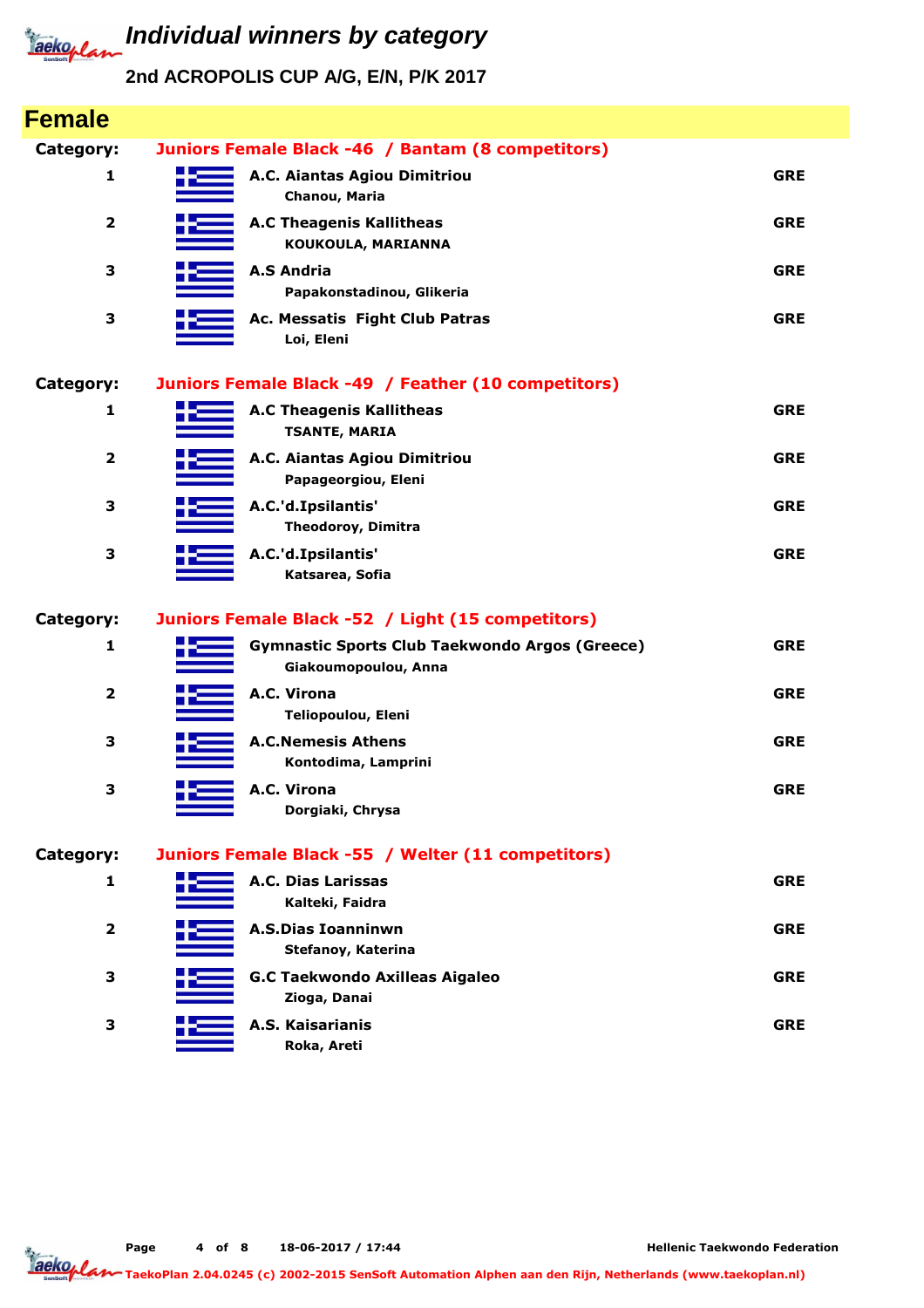

### **2nd ACROPOLIS CUP A/G, E/N, P/K 2017**

| <b>Female</b>           |                                                                 |            |
|-------------------------|-----------------------------------------------------------------|------------|
| Category:               | Juniors Female Black -59 / Light Middle (13 competitors)        |            |
| 1                       | <b>Polydamas Triandrias</b><br>Naziri, Fani                     | <b>GRE</b> |
| $\overline{\mathbf{2}}$ | <b>A.C Atlantas Peristerioy</b><br>Koutsafti, Elli              | <b>GRE</b> |
| 3                       | <b>N.Ionias Volou</b><br>Tempeli, Maria                         | <b>GRE</b> |
| 3                       | <b>G.A.S. Stoxos</b><br>Giampani, Arinke-Christina              | <b>GRE</b> |
| Category:               | Juniors Female Colour -46 / Bantam (6 competitors)              |            |
| $\mathbf{1}$            | <b>Ac TKD Aigaleo</b><br>Vamva, Stauroula                       | <b>GRE</b> |
| $\overline{\mathbf{2}}$ | A.C. Entelechia<br>Poulikidou, Sofia                            | <b>GRE</b> |
| 3                       | <b>N.Ionias Volou</b><br>Efstathiou, Elenh                      | <b>GRE</b> |
| 3                       | <b>As Apollon Prevezas</b><br>Koutroumpa, Stratoula Aikaterini  | <b>GRE</b> |
| Category:               | Juniors Female Colour -49 / Feather (7 competitors)             |            |
| $\mathbf{1}$            | <b>A.C Theagenis Kallitheas</b><br><b>TZIOUMA, EVANGELIA</b>    | <b>GRE</b> |
| $\overline{\mathbf{2}}$ | <b>As Arachovas</b><br>Voulgari, Antriana                       | <b>GRE</b> |
| 3                       | A.S. Tritwnas Ilioy<br>Floropoulou, Christina                   | <b>GRE</b> |
| 3                       | <b>A.C Apollon Rethymnhs</b><br>Vidiadaki, Kleopatra            | <b>GRE</b> |
| Category:               | Juniors Female Colour -52 / Light (4 competitors)               |            |
| 1                       | A.C. Irida<br>Moraiti, Maria                                    | <b>GRE</b> |
| $\overline{\mathbf{2}}$ | <b>As Attikh Dynamh Sepolion</b><br>Kritikaki, Kseni - Athaasia | <b>GRE</b> |
| 3                       | <b>Ac Kolonou Alaiskas Team</b><br>Minadaki, Maria Ioulia       | <b>GRE</b> |
| 3                       | A.S. Oi Atrwtoi Ano Liosiwn                                     | <b>GRE</b> |

**Gliati, Maria A.S. Oi Atrwtoi Ano Liosiwn GRE**

**Page of 8 18-06-2017 / 17:44 5**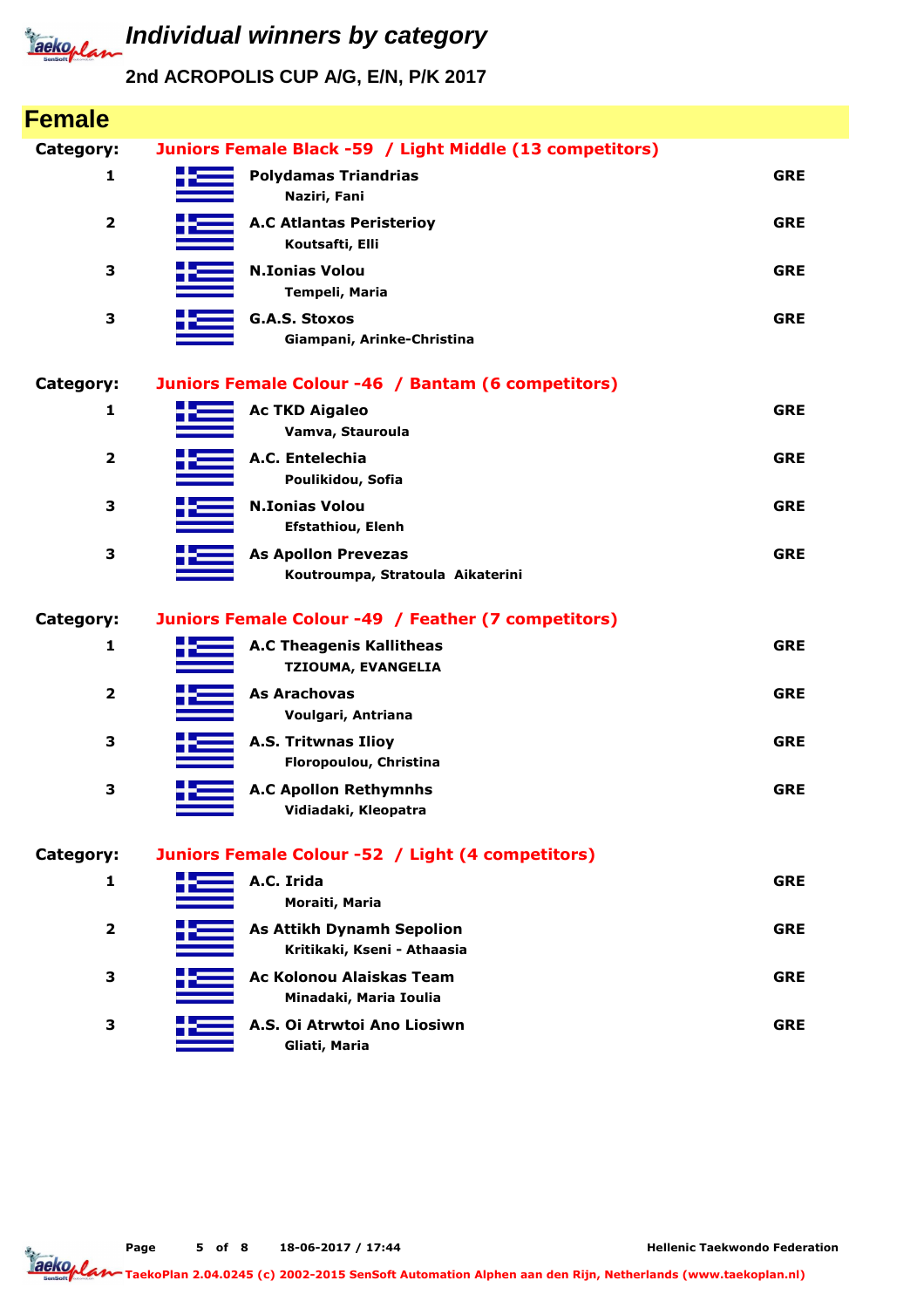

### **2nd ACROPOLIS CUP A/G, E/N, P/K 2017**

| <b>Female</b>           |                                                                   |            |
|-------------------------|-------------------------------------------------------------------|------------|
| Category:               | Juniors Female Colour -55 / Welter (10 competitors)               |            |
| 1                       | Fotia                                                             | <b>GRE</b> |
|                         | Kourtesopoulou, Sonia                                             |            |
| $\overline{\mathbf{2}}$ | A.C. Aiantas Agiou Dimitriou<br>Americanou, Maria-Katerina        | <b>GRE</b> |
| 3                       | A.G.O Poseidon N. Smirnis                                         | <b>GRE</b> |
|                         | Manika, Maria - Anna                                              |            |
| 3                       | A.C Taekwondo Abelokipon<br>Mirilla, Aikaterini                   | <b>GRE</b> |
| <b>Category:</b>        | Juniors Female Colour -59 / Light Middle (10 competitors)         |            |
| 1                       | A.C Olympiako Agwnistiko TKD Salaminas<br>Kousouni, Paraskevi     | <b>GRE</b> |
| $\overline{\mathbf{2}}$ | <b>A.C Theagenis Kallitheas</b><br><b>MATOU, KYRIAKI</b>          | <b>GRE</b> |
| 3                       | A.C Nikeas Alaiskas Team<br>Choussein Lala, Sara                  | <b>GRE</b> |
| 3                       | <b>A.C Promitheas Mosxatou Attikis</b><br>Papadopoulou, Euaggelia | <b>GRE</b> |
| <b>Category:</b>        | Cadets 05-06 Female Black -41 / (11 competitors)                  |            |
| 1                       | A.C. Aiantas Agiou Dimitriou                                      | <b>GRE</b> |
|                         | Liakata, Ifigeneia                                                |            |
| $\overline{\mathbf{2}}$ | A.C. Virona<br>Kriatsioti, Anna Maria                             | <b>GRE</b> |
| 3                       | <b>Athlos Aigaleo</b>                                             | <b>GRE</b> |
|                         | Xydou, Antonia                                                    |            |
| 3                       | A.S. Korinthias<br>Katsouri, Mariana                              | <b>GRE</b> |
| Category:               | Cadets 05-06 Female Black +59 / (3 competitors)                   |            |
| 1                       | Ac Olympian Zeus Agiou Dimitriou<br>LYRA, Panagiota               | <b>GRE</b> |
| $\overline{2}$          | A.S. Ethnikos 95<br>Galani, Valia                                 | <b>GRE</b> |
| 3                       | A.S. Taekwondo Keratsiniou<br>Vazaiou, Parthena                   | <b>GRE</b> |

**Page of 8 18-06-2017 / 17:44 6**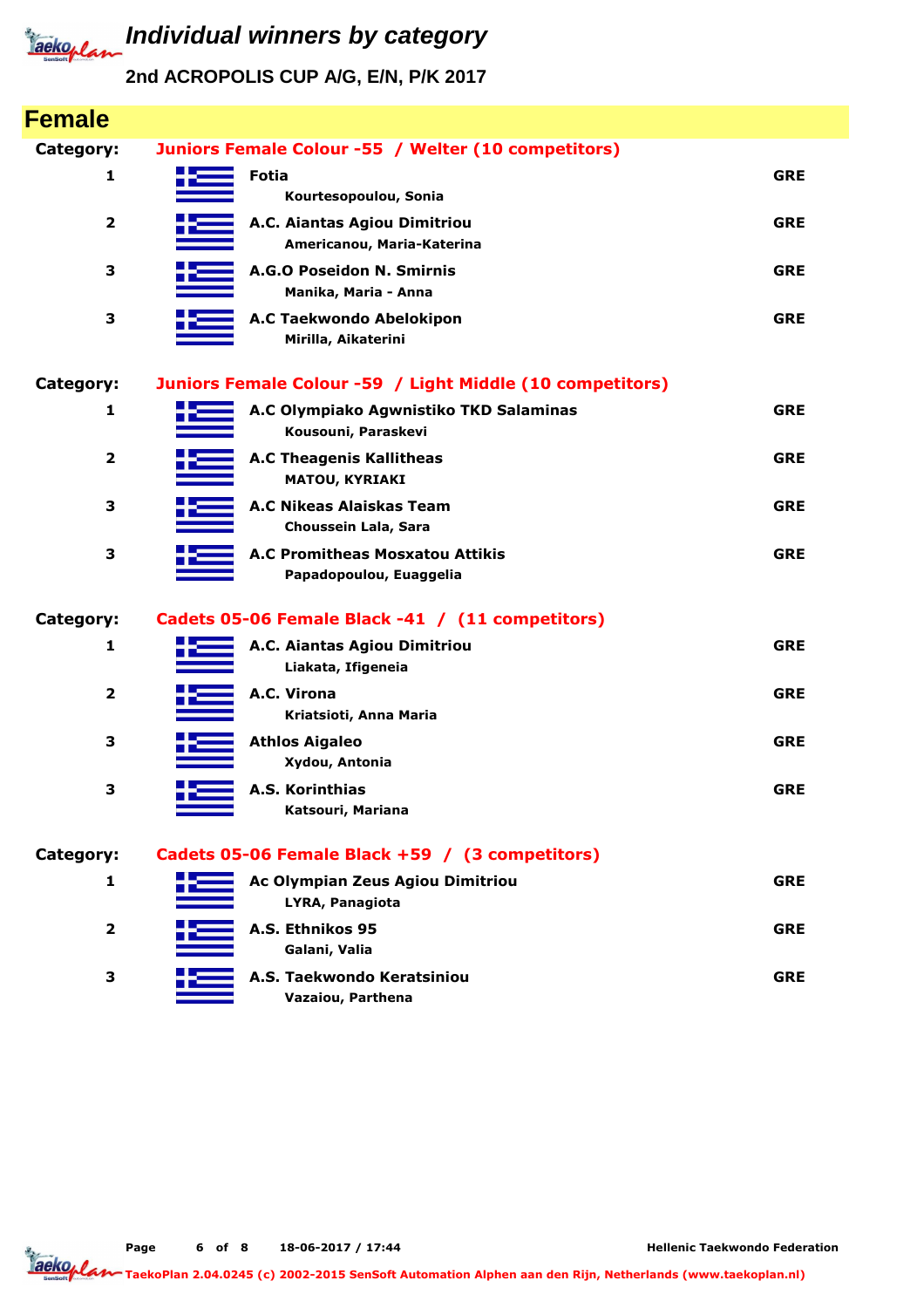

### **2nd ACROPOLIS CUP A/G, E/N, P/K 2017**

| <b>Female</b>           |                                                                            |            |
|-------------------------|----------------------------------------------------------------------------|------------|
| Category:               | Cadets 05-06 Female Colour -41 / (28 competitors)                          |            |
| 1                       | A.C. Exelixi Nikaias<br>Troufa, Stauroula                                  | <b>GRE</b> |
| $\overline{\mathbf{2}}$ | A.C. Diastro<br>Polihronidi, Kristina                                      | <b>GRE</b> |
| 3                       | As Vasilikou<br>Gourgioti, Chrisa                                          | <b>GRE</b> |
| 3                       | A.C. Dafnis<br>Repoulia, Athanasia                                         | <b>GRE</b> |
| Category:               | Cadets 05-06 Female Colour -44 / (15 competitors)                          |            |
| 1                       | <b>Gymnastic Sports Club Taekwondo Argos (Greece)</b><br>Kanellou, Aspasia | <b>GRE</b> |
| 2                       | <b>A.C Theagenis Kallitheas</b><br>EFRAIMIDOU, KONSTANTINA                 | <b>GRE</b> |
| З                       | <b>As Attikh Dynamh Sepolion</b><br>Vourgaki, Maria                        | <b>GRE</b> |
| З                       | A.C. Entelechia<br>Mprachimi, Christina                                    | <b>GRE</b> |
| Category:               | Cadets 05-06 Female Colour -47 / (13 competitors)                          |            |
| 1                       | <b>Olympiacos S.F.P.</b><br>Karamargiou, Aliki                             | <b>GRE</b> |
| 2                       | A.C. 'thriamvos' Ilioupolis<br>Mitsiadi, Zoi-Maria                         | <b>GRE</b> |
| З                       | A.C. Irida<br>Kovatsi, Christianna                                         | <b>GRE</b> |
| 3                       | A.C. Antimaxos<br>Skrompola, EFSTATHIA ELENI                               | <b>GRE</b> |
| Category:               | Cadets 05-06 Female Colour -59 / (3 competitors)                           |            |
| 1                       | <b>Athlos Aigaleo</b><br><b>Emmanouil, Anna Maria</b>                      | <b>GRE</b> |
| $\overline{2}$          | A.C. Antimaxos<br>Tsarouha, Emmanouela                                     | <b>GRE</b> |
| 3                       | A.C. Taekwondo F.Adamasto Pneuma<br>Tsiahri, Eleni                         | <b>GRE</b> |

**Page of 8 18-06-2017 / 17:44 7**

**Hellenic Taekwondo Federation**